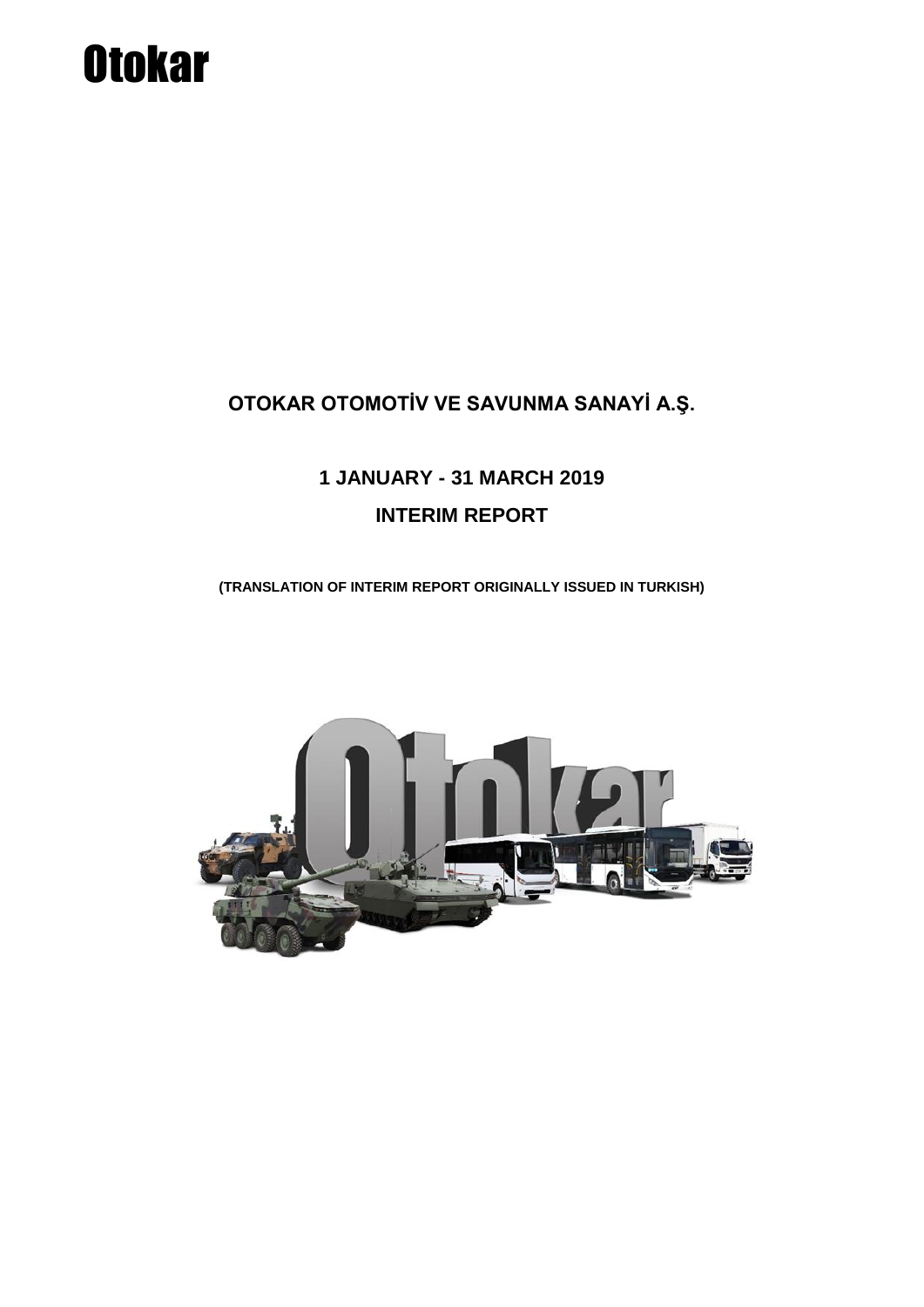#### **OTOKAR OTOMOTİV VE SAVUNMA SANAYİ A.Ş. 01.01.2019 - 31.03.2019 INTERIM PERIOD**

#### **INTERIM REPORT**

The consolidated financial statements of our Company reflecting the first quarter of 2019 activities and their results, prepared in accordance with the Turkish Accounting Standards/Turkish Financial Reporting Standards ("TAS/TFRS") introduced by the Public Oversight, Accounting and Auditing Standards Authority ("POA") of Turkey and their annexes and interpretations pursuant to the provisions of the Capital Markets Board ("CMB") Communiqué II-14.1 on the Principles of Financial Reporting in Capital Markets ("Communiqué"), are presented to our shareholders and the public.

The members of the Board of Directors appointed at the Ordinary General Assembly Meeting on 18.03.2019 and served the Board during the reporting period are shown below.

#### **BOARD OF DIRECTORS :**

#### **Name & Lastname Title**

| Yıldırım Ali KOÇ         | Chairman                      |
|--------------------------|-------------------------------|
| Levent ÇAKIROĞLU         | <b>Vice Chairman</b>          |
| Selin Ayla ÜNVER         | Member                        |
| İsmail Cenk ÇİMEN        | Member                        |
| Ahmet Serdar GÖRGÜÇ      | <b>Member-General Manager</b> |
| <b>Ahmet Nezih OLCAY</b> | <b>Independent Member</b>     |
| Ali İhsan KAMANLI        | <b>Independent Member</b>     |
| Kenan GÜVEN              | <b>Independent Member</b>     |

Our Board of Directors started to serve on March 18, 2019 and would be serving until the Ordinary General Assembly Meeting in order to audit 2019 accounts.

Provisions on the Members of the Board of Directors are outlined in Articles 11, 12 and 13 of the Company's Articles of Association and the Turkish Commercial Code provisions.

Following are the committees established under the provisions of the Corporate Governance Communiqué of the Capital Markets Board of Turkey and the information on the board members involved in these committees:

| <b>Committee</b>                                   | Chairman                 | <b>Member</b>            |
|----------------------------------------------------|--------------------------|--------------------------|
| <b>Audit Committee</b>                             | <b>Ahmet Nezih OLCAY</b> | Ali İhsan KAMANLI        |
| <b>Risk Management Committee</b>                   | ' Kenan GÜVEN            | <b>Ismail Cenk CIMEN</b> |
| Corporate Governance Committee   Ahmet Nezih OLCAY |                          | Levent CAKIROĞLU         |
|                                                    |                          | Hüseyin ODABAŞ           |

The revised working principles of the committees are available on the Company's website.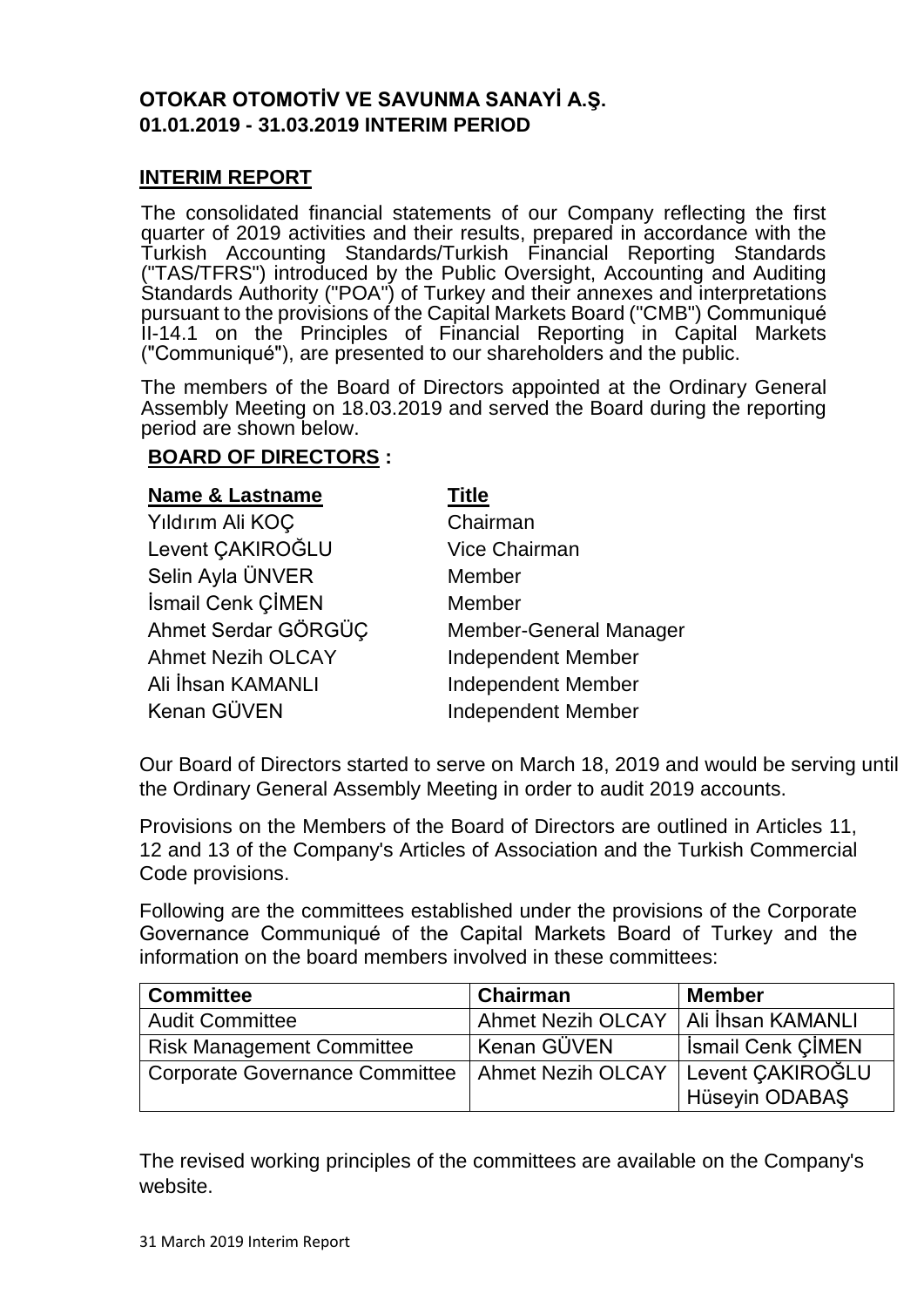#### **Partnership and Capital Structure**

As of March 31, 2019, our Company's registered capital ceiling is TL 100 million, and the issued capital is TL 24 million. Following is a list showing shareholders with more than 10% of the Company capital, their shares, and their ratio in our capital:

| <b>Shareholder Title</b> | <b>Share Amount (TL)</b> | Share % |
|--------------------------|--------------------------|---------|
| Koç Holding A.Ş.         | 10.722.750               | 44,68   |
| Ünver Holding A.S.       | 5.954.944                | 24.81   |
| <b>Other</b>             | 7.322.306                | 30,51   |
| <b>Total</b>             | 24.000.000               | 100,00  |

The parent company Koç Holding A.Ş. is controlled by Koç Family and the companies owned by Koç Family. Shareholder, Ünver Holding A.Ş., is controlled by Ünver Family. The balance representing 30.51% of our capital consists of shares with a nominal value of TL 7.322.306, other shareholders and publicly held shares.

Information related to subsidiaries and participations of the Company subject to consolidation is as follows:

| <b>Subsidiaries</b>        | <b>Country</b>     | <b>Nature of operation</b> | Area of activity |
|----------------------------|--------------------|----------------------------|------------------|
| <b>Otokar Europe SAS</b>   | France             | Sales and Marketing        | Automotive       |
| <b>Otokar Land Systems</b> | <b>United Arab</b> | Sales and Marketing        | Automotive       |
| Limited                    | <b>Emirates</b>    |                            |                  |
| Otokar Europe Filiala      | Romania            | Sales and Marketing        | Automotive       |
| <b>Bucuresti SRL</b>       |                    |                            |                  |
| <b>Participation</b>       | <b>Country</b>     | <b>Nature of operation</b> | Area of activity |
| Al Jasoor Heavy Vehicle    | <b>United Arab</b> | Sales and Marketing        | Automotive       |
| <b>Industry LLC</b>        | <b>Emirates</b>    |                            |                  |

Also, the Company's participation Al Jasoor Heavy Vehicle Industry LLC (Al Jasoor) which owns 49% of Otokar Land Systems LLC was established on May 28,2017 in the United Arab Emirates, for the purpose of automotive sales and marketing. Otokar Land Systems Limited is followed under the section "Investments accounted with equity method" in the financial statements.

#### **Amendments to the Articles of Association:**

No amendments were made on the Articles of Association during the Ordinary General Assembly which took place on March 18,2019.

#### **Dividends Distributed in the Last Three Years and their Ratios:**

Otokar distributed cash dividends through its issued capital based on the following ratios:

| <u>%</u> |
|----------|
| 250,00   |
| 291,67   |
| 300,00   |
|          |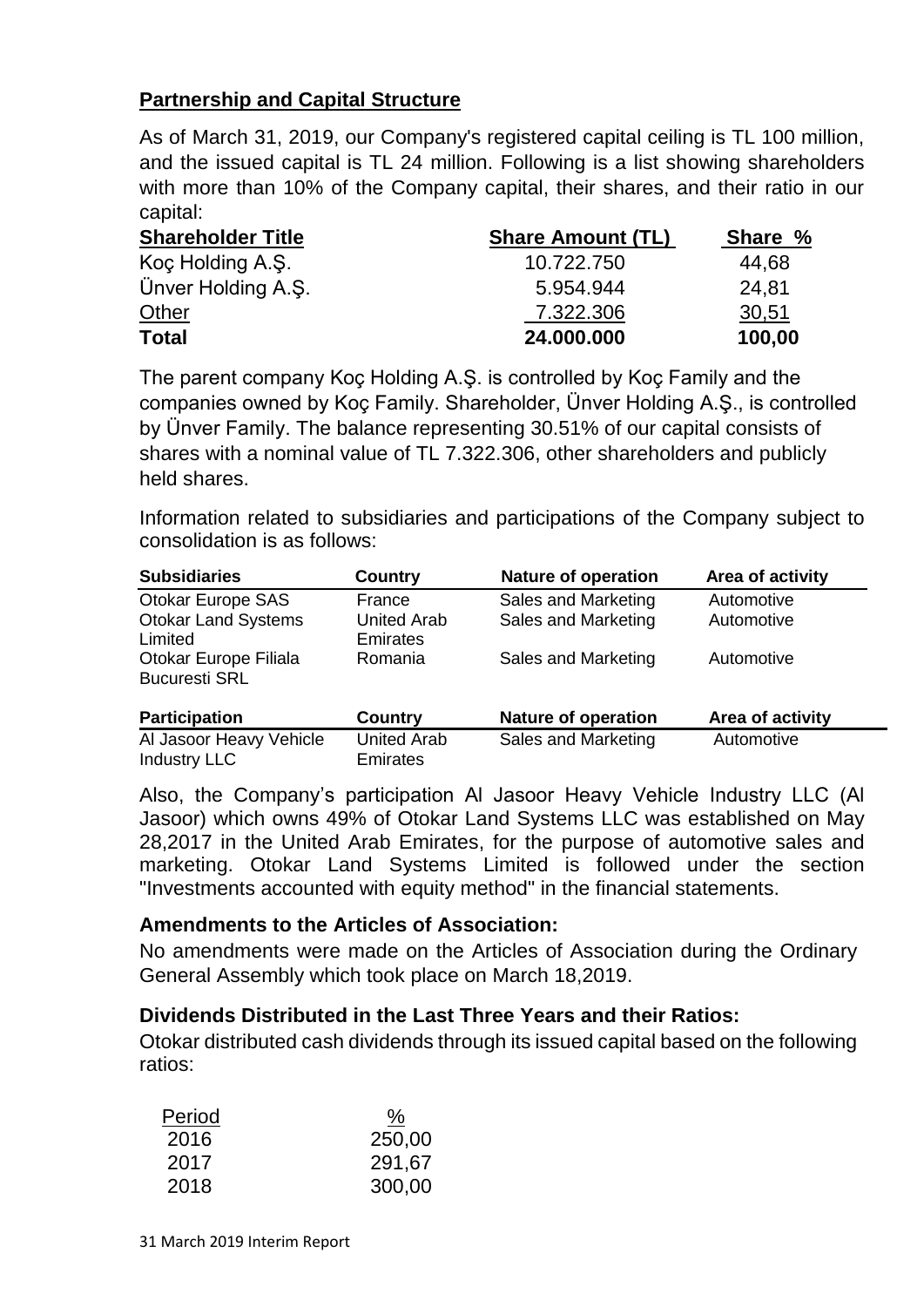The Company made cash payments regarding all the 2018 accounting period dividends to its shareholders on March 25, 2019.

Our shareholders can access the Company's corporate and financial data under the section "Investor Relations" on the website [www.otokar.com](http://www.otokar.com/)

#### **AUTOMOTIVE INDUSTRY AND OTOKAR**

Otokar operates in the automotive industry's commercial vehicles segment. Its product range consists of minibuses, midibuses and bus-like vehicles that are preferred for public transportation services and shuttle transportation for the commercial market. On the other hand, it comprises various types of 4x4 land vehicles, tactical wheeled/tracked military vehicles, and tanks and their variants for the defense industry services. In addition, the Company manufactures light trucks under the brand Atlas for the transportation and logistics industry.

#### **MARKET – SALES - PRODUCTION**

We can summarize the industry-specific developments in the first quarter of 2019 in line with the OSD (Automotive Manufacturers Association) data as follows:

 Total vehicle production recorded year on year decrease by 15% to 361.516 units in January-March 2019 period, while the automobile production decrease by 16% to 238.822 units. The transportation vehicle market decrease by 45% with 90.888 units in the first three months of 2019, while automobile market decrease by 44% with 68.812 units compared to first three months of 2018.

In the first quarter of 2019, vehicle segment-based production showed the following developments year on year;

- Light Commercial Vehicles Segment: 28% increase in minibus 52% decrease in midi-bus 15% decrease in pickup
- Heavy Commercial Vehicles Segment; 6% increase in bus 24% decrease in large size truck 90% decrease in minor size truck
- The imported light commercial vehicle sales recorded 48% year-on-year decrease in the first quarter of 2019, while the domestic light commercial vehicle sales decreased by 43%.

The imports had 46% market share in this period.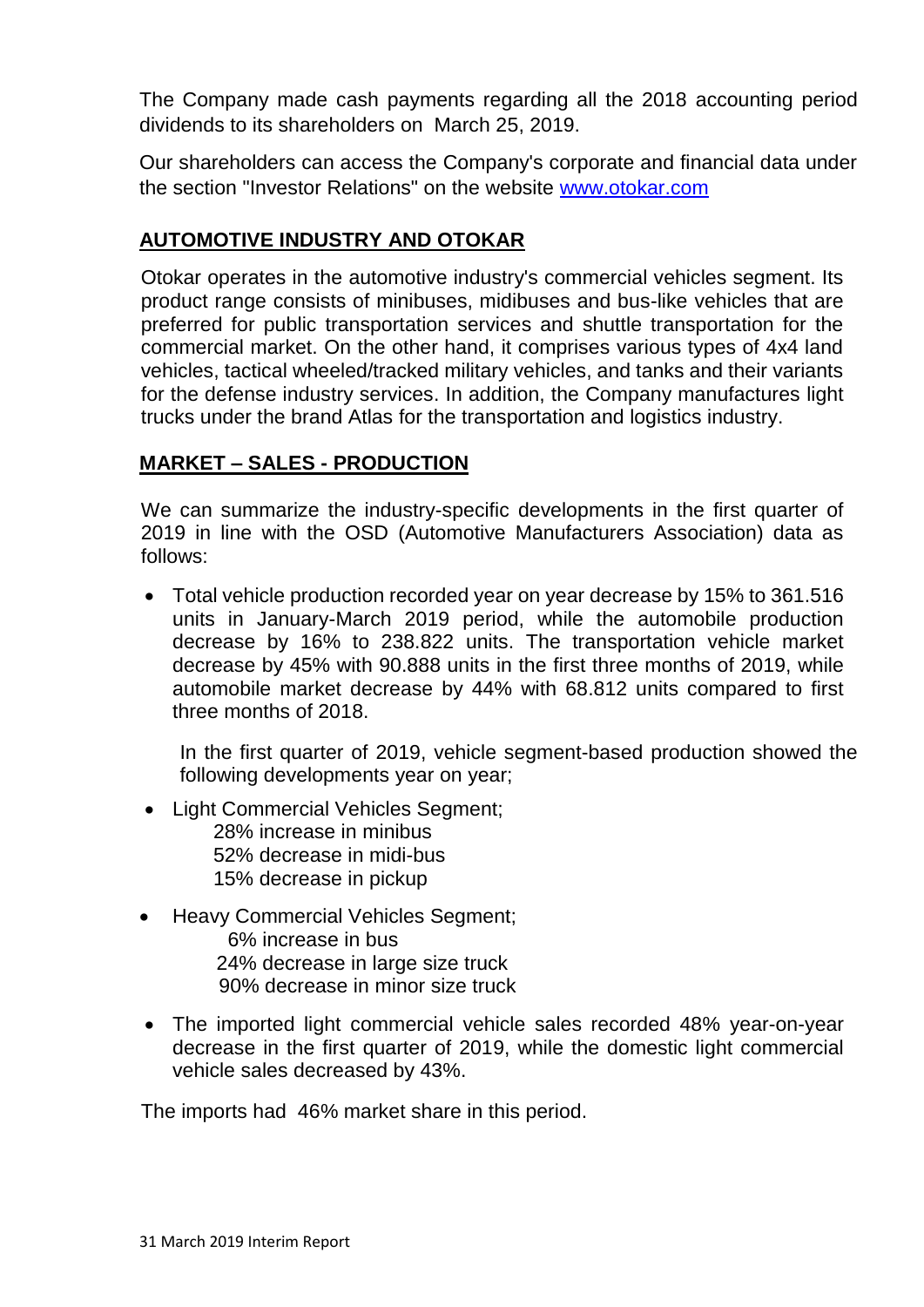#### **PRODUCTION AND SALES**

Our Company's production and sales figures by product type are presented below in comparison to the figures of the previous year:

|                         | 2019 1Q                  |                          | 2018 1Q                       |     | <b>Change (Units)</b>   |       | Change %          |              |
|-------------------------|--------------------------|--------------------------|-------------------------------|-----|-------------------------|-------|-------------------|--------------|
|                         | <b>Production</b>        |                          | <b>Sales Production Sales</b> |     | <b>Production Sales</b> |       | <b>Production</b> | <b>Sales</b> |
| <b>Small Bus</b>        | 151                      | 122                      | 372                           | 348 | (221)                   | (226) | (59)              | (65)         |
| <b>Bus</b>              | 230                      | 297                      | 57                            | 50  | 173                     | 247   | 304               | 494          |
| <b>Armored Vehicles</b> | 38                       | 12                       | 13                            | 19  | 25                      | (7)   | 192               | (37)         |
| <b>Trailer</b>          | -                        | $\overline{\phantom{0}}$ | 74                            | 83  | (74)                    | (83)  | (100)             | (100)        |
| <b>Truck</b>            | $\overline{\phantom{a}}$ | 41                       | 111                           | 116 | (111)                   | (75)  | (100)             | (65)         |
| <b>TOTAL</b>            | 419                      | 472                      | 627                           | 616 | (208)                   | (144) | (33)              | (23)         |

According to our consolidated financial statements prepared in line with the relevant legislation,

Our Company's 2019 first quarter revenue increased by 66% compared to same period of last year.

The distribution of our revenues in terms of domestic and international sales, and in comparison to the previous year, is as follows:

|                       | 2019                             | 2018                             |          |
|-----------------------|----------------------------------|----------------------------------|----------|
|                       | (January-March)<br>(Thousand TL) | (January-March)<br>(Thousand TL) | Change % |
| <b>Domestic Sales</b> | 114.031                          | 185.749                          | (39)     |
| <b>Export Sales</b>   | 305.039                          | 66.636                           | 358      |
| <b>TOTAL</b>          | 419.070                          | 252.385                          | 66       |

Our export total sales amounted to USD 56.770 thousand in the first quarter of 2019 (USD 17.469 thousand in the first quarter of 2018) accounting for 73% of the total turnover. (2018 1Q: 26%)

In the first quarter of 2019, our capacity utilization was 13%. (2018: 19%)

Otokar owes its growth to the products of its own design and intellectual property rights, developed through engineering and research development capabilities. Defining its strategies as growing in the defense industry, increasing the share of exports in its turnover expanding on the backdrop of new models, Otokar carries on activities to reach these targets.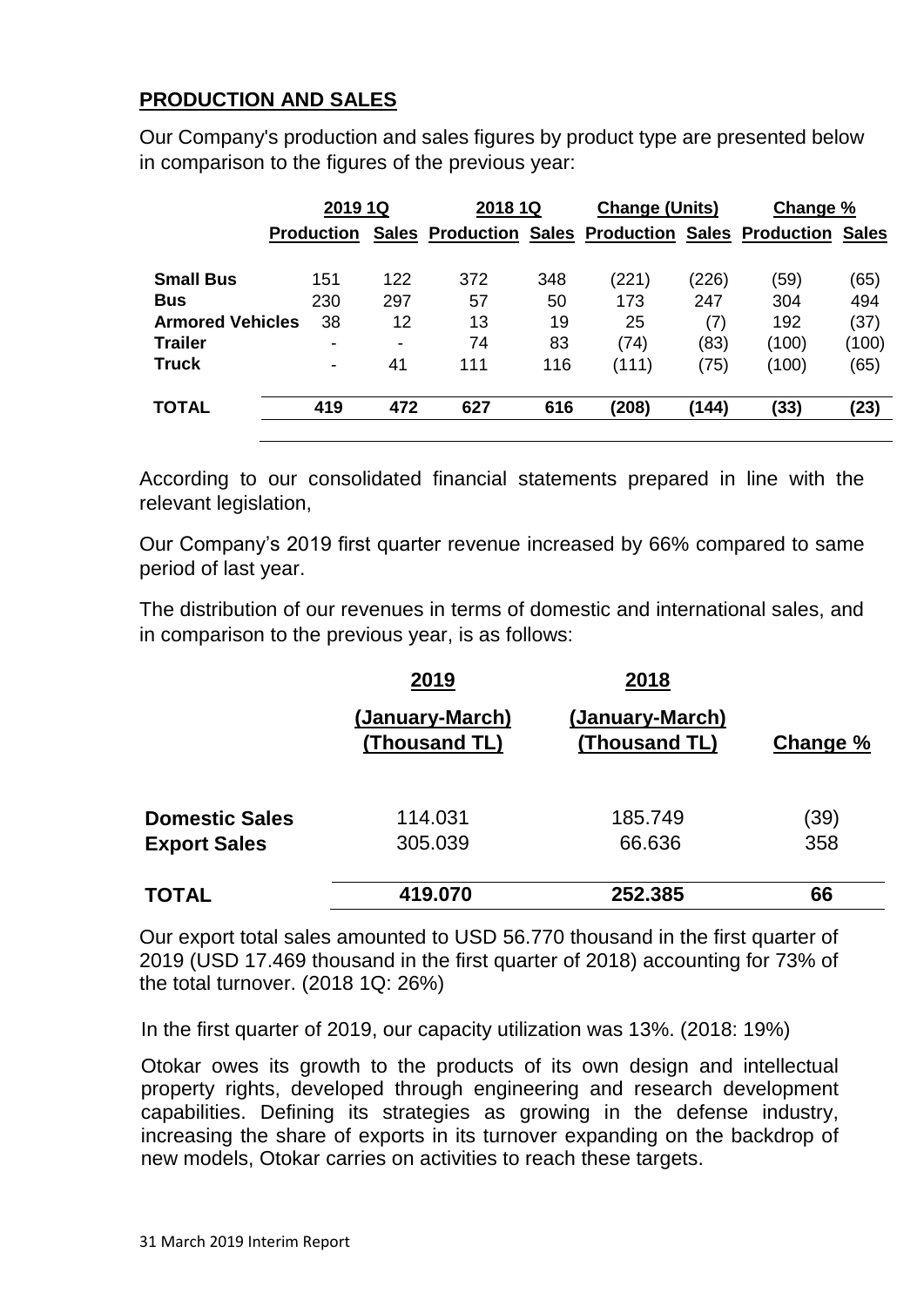#### **INVESTMENTS**

The "Otokar R&D Center" investments that started several years ago following a major decision to accelerate research and development with the aim of attaining the rapid growth targeted in vehicles with owned intellectual property rights continued in 2019.

Our Company's total investments amounted to USD 523.000 in the first quarter of 2019.

#### **ADMINISTRATIVE ACTIVITIES**

The names and positions of the Senior Executives of our Company in 2019 are listed below:

| <b>Name &amp; Lastname</b> | Title                                                                     |
|----------------------------|---------------------------------------------------------------------------|
| Ahmet Serdar GÖRGÜC        | <b>General Manager</b>                                                    |
| Hüseyin ODABAŞ             | <b>Assistant General Manager-Finance</b>                                  |
| Ali Riza ALPTEKIN          | <b>Assistant General Manager-Commercial Vehicles</b>                      |
| Uğur Sedef VEHBİ           | <b>Assistant General Manager-Military Vehicles Marketing</b><br>and Sales |
| Hasan Basri AKGÜL          | Assistant General Manager-Domestic Sales and Marketing                    |

As of 31 March 2019 our Company has 2.035 employees in total (December 31, 2018: 1.966). 637 are administrative and office employees, and 1.398 are field employees (December 31, 2018: 630 office employees, 1.336 field employees). No incidents of disputes or labor movements were observed during the year.

Our Company is subject to the Collective Labor Agreement signed between the Turkish Metal Workers Union and MESS (Turkish Employers' Association of Metal Industries) on January 30, 2018, and which came into force as of September 1, 2017.

Our Company has agreed to comply with the Principles of Corporate Governance issued by the Capital Markets Board, and to undertake the necessary amendments in line with changing conditions. Otokar has been rated by SAHA Kurumsal Yönetim ve Kredi Derecelendirme Hizmetleri A.Ş. in accordance with CMB's (Capital Markets Board) Communiqué on "The Principles Regarding Rating Activity in Capital Markets and Rating Agencies", and pertaining to rating the compliance of corporations listed on the BIST (previously the ISE - Istanbul Stock Exchange), with the Principles of Corporate Governance. The "Corporate Governance Rating Report" can be found at [www.otokar.com](http://www.otokar.com/)

Our Company's Corporate Governance Rating rose from 93.51 (9.35) in 2018 to 94.02 (9.40) in 2019.

Aiming at continually improving the value added to the society and contributing more to building a better future, the Company's activities in social, economic and ethical dimensions have been detailed in the 2017 Otokar Sustainability Report, which can be accessed on the corporate website [www.otokar.com](http://www.otokar.com/)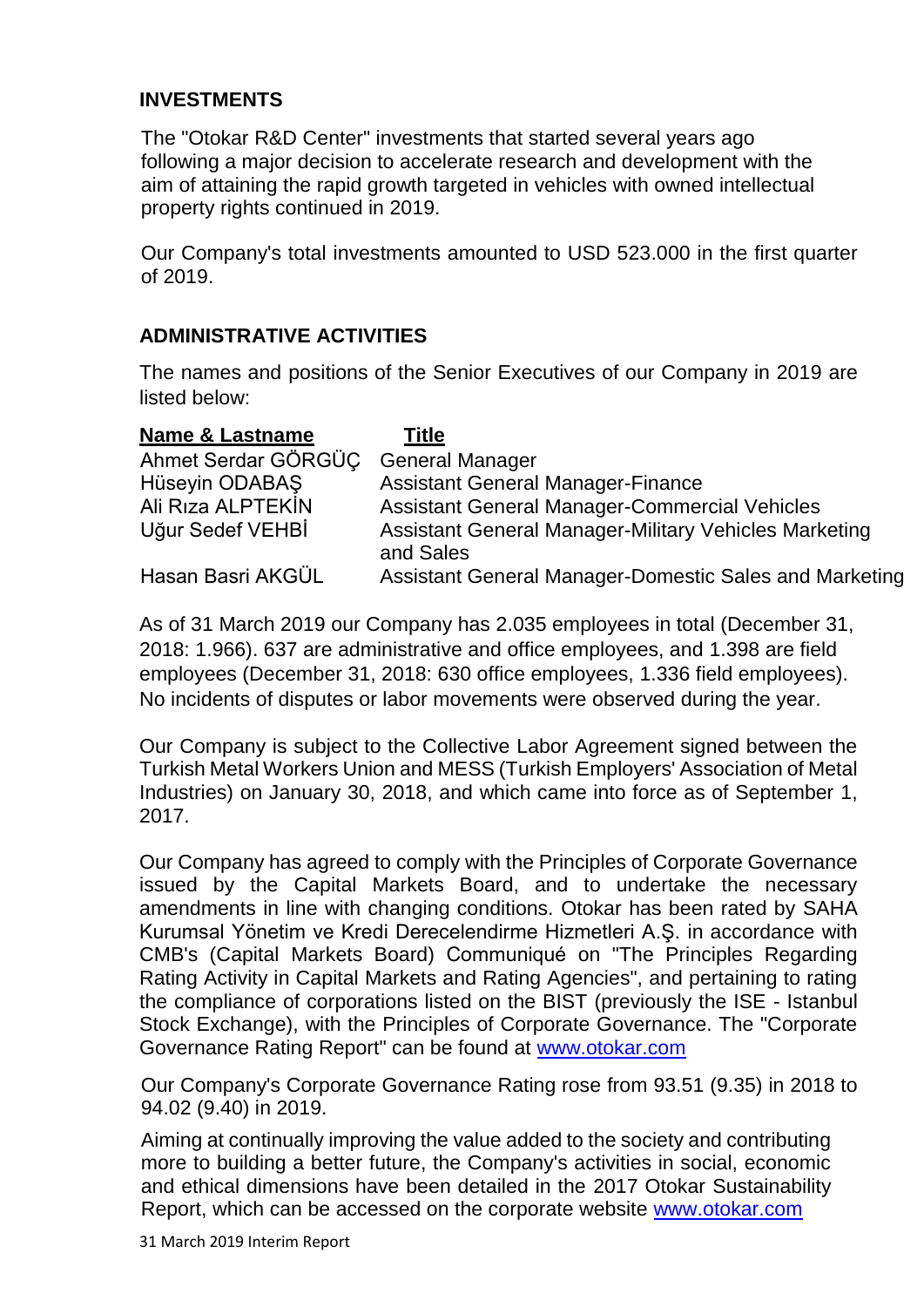#### **FINANCIAL RESULTS**

Our Company presents to the public its 2019 first quarter consolidated financial statements, which have been prepared in accordance with the Turkish Financial Reporting Standards (TFRS) that were implemented by the Public Oversight Accounting and Auditing Standards Authority (POA) pursuant to Capital Markets Board's (CMB) "Communiqué on the Principles of Financial Reporting in Capital Markets", numbered II-14.1. Appendices and comments related to these standards were also considered in preparing consolidated condensed financial statements.

The financial tables, notes, and ratios showing the results of our activities in the first quarter of 2019 are also presented for your information.

The consolidated revenues of our company as of March 31, 2019 totaled TL 419.070 thousand while gross profit totaled TL 103.611 thousand.

Pursuant to CMB regulations and according to consolidated financial statements prepared in accordance with Turkish Financial Reporting Standards, the Company has posted a loss of TL 18.287 thousand before tax, and a net loss of TL 10.952 thousand in the first quarter of 2019.